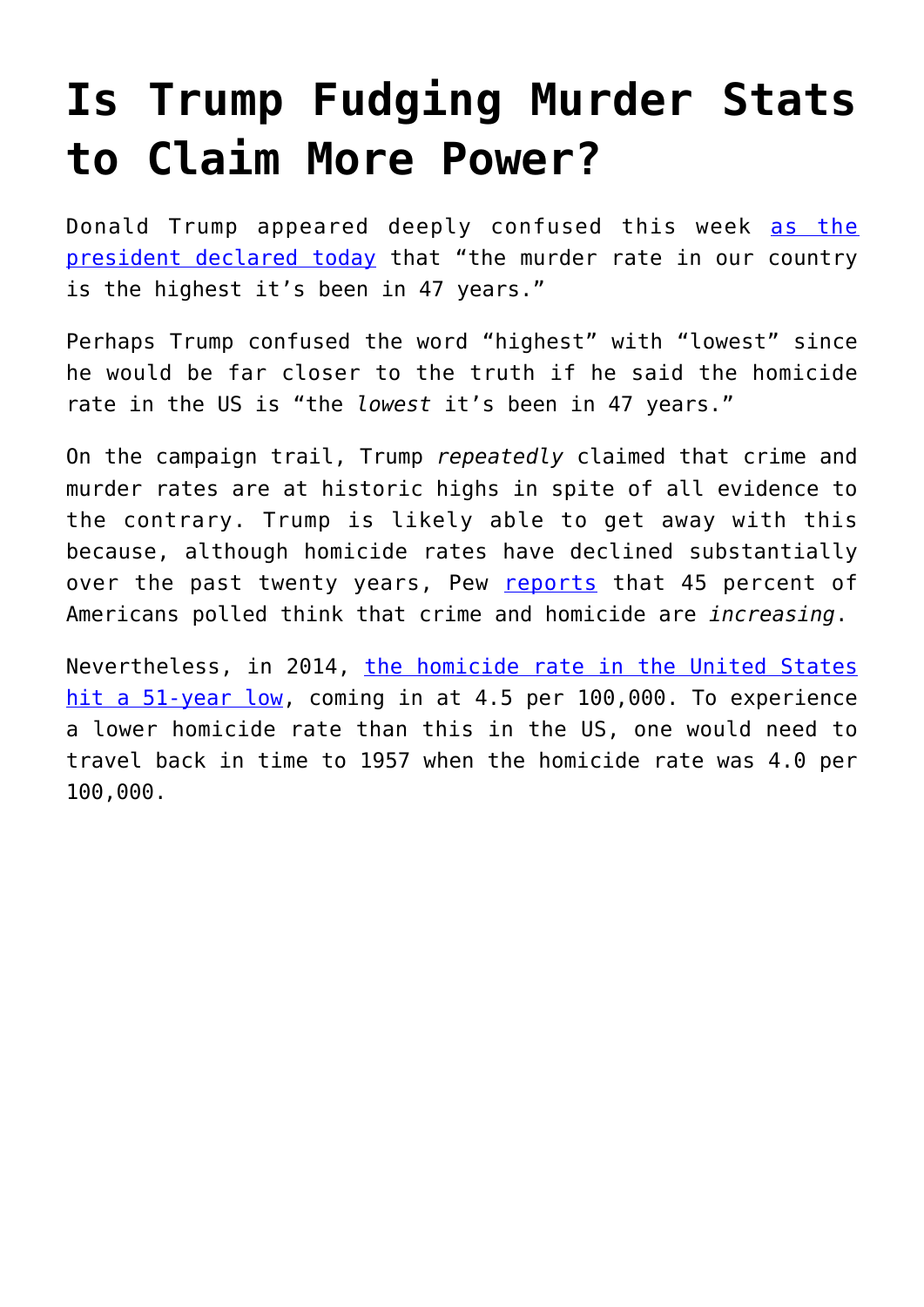Trump *may* be reacting to the fact that homicide statistics show an increase from 2014 to 2015 (the last year with yearlong data available).

However, even [with the increase from 2014 to 2015](https://mises.org/blog/2015-fbi-report-homicides-still-near-1950s-levels) - a sizable increase of 11 percent  $-$  2015's rate of 4.9 per 100,000 still puts it at approximately half of where it was in 1991 (9.8 per 100,000) and less than half of where it was in 1980 (10.2 per 100,000).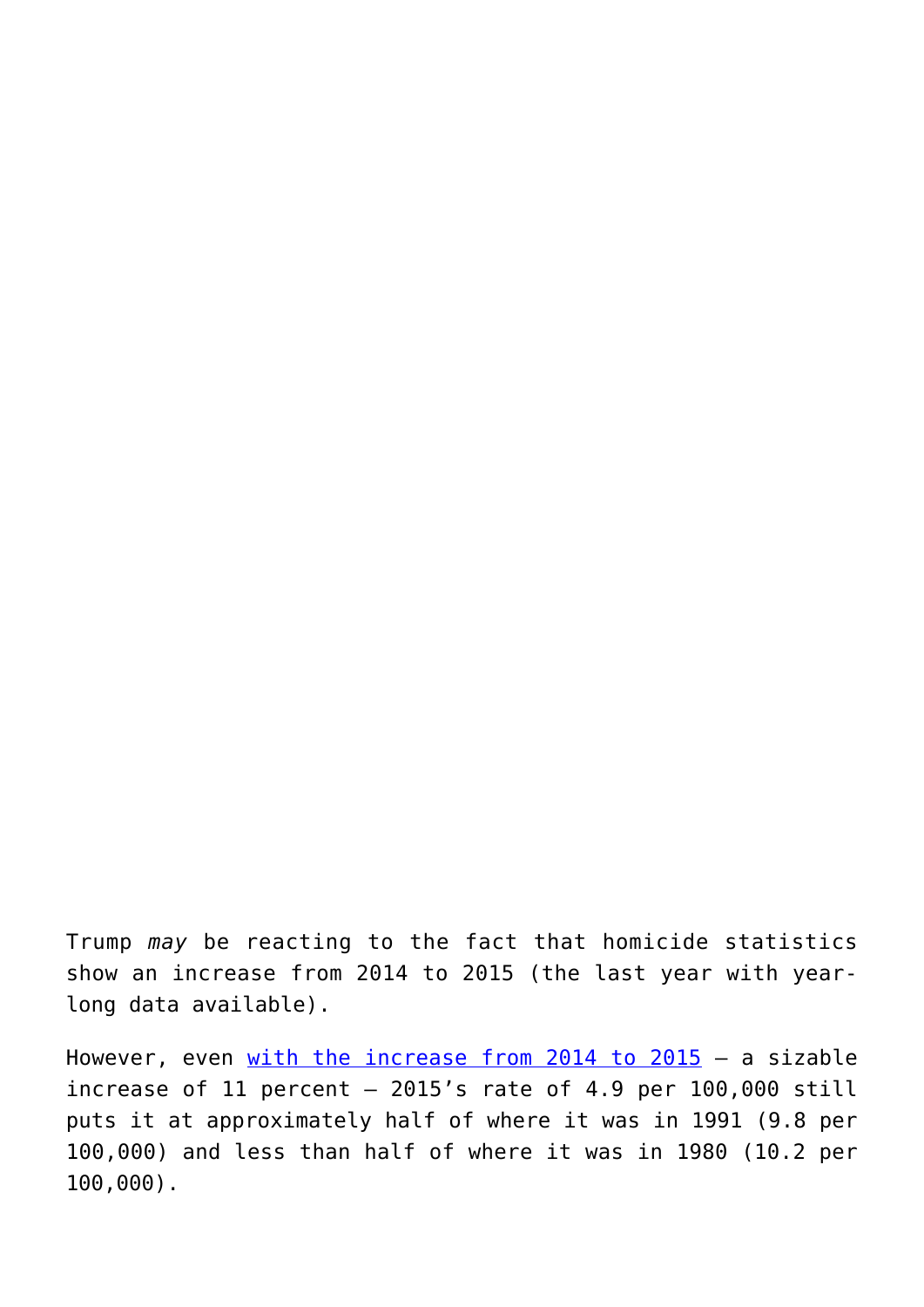In other words, it's extremely difficult to see how these numbers could be spun to look like homicides are at a 47-year high.

But, perhaps Trump is talking about homicides in Chicago?

After all, Trump has fixated on Chicago homicides and has suggested [he'll send in federal officers](http://www.cnn.com/2017/01/24/politics/donald-trump-chicago-carnage/) to take over local law enforcement in Chicago is the government there cannot reduce homicides. But [even in the case of Chicago,](http://isps.yale.edu/sites/default/files/publication/2013/12/48yearsofcrime_final_ispsworkingpaper023.pdf) homicides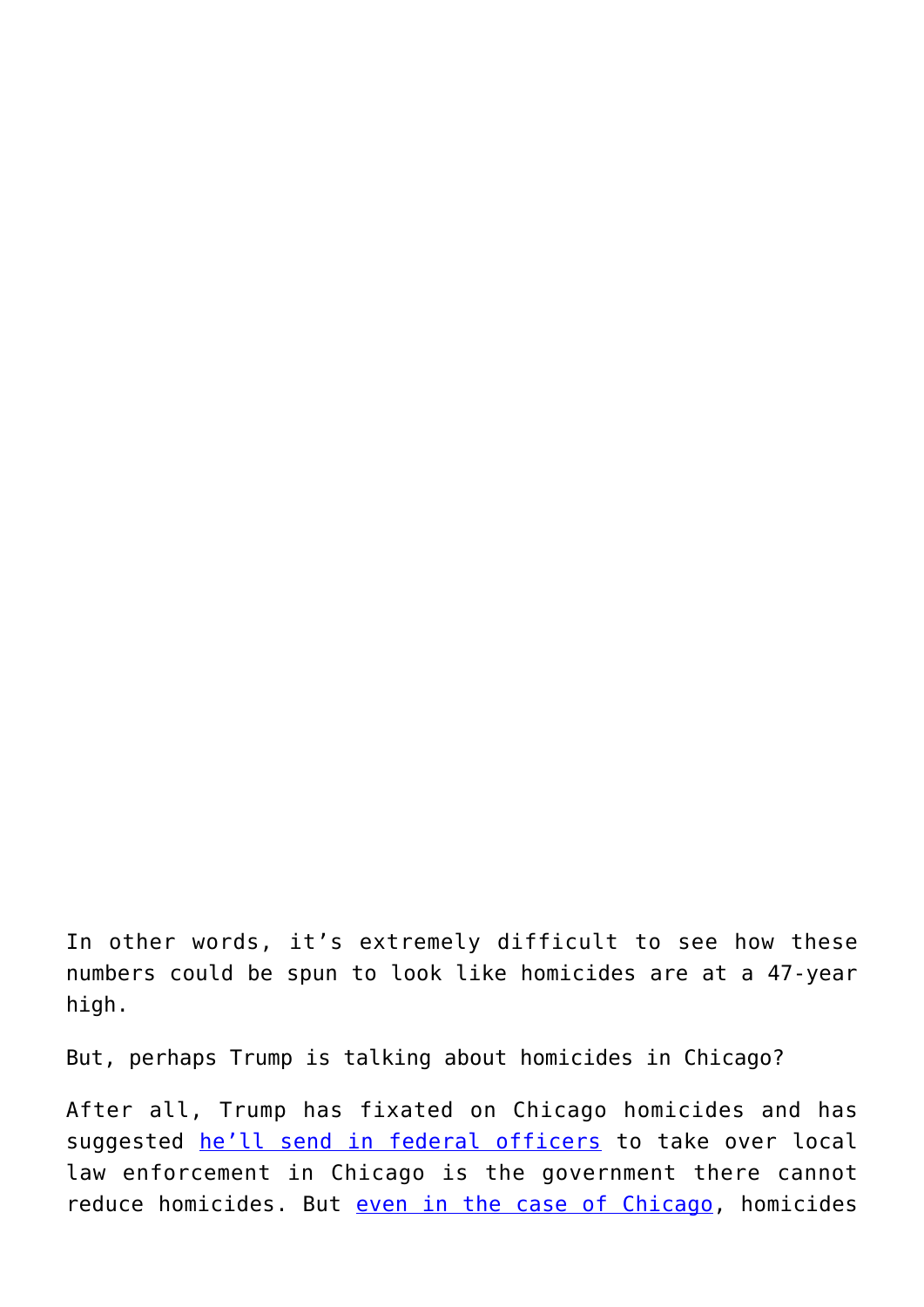[are near \(at least\) 20-year lows](http://redlineproject.org/homicidesbyyear.php). They are increasing, however.

Given Trump's usual *M.O*., it may be that the whole affair is just another case of Trump attempting to pander to a specific interest group. These remarks came in a speech to the National Sheriff's Association, a lobbying group for sheriffs. In addition to claiming that homicides are at historical highs, Trump also vowed to seek retribution against a Texas legislator who has introduced legislation to curtail the government's power to seize private property without due process (i.e., "asset forfeiture"). [Trump declared](http://www.thedailybeast.com/articles/2017/02/07/donald-trump-threatens-to-destroy-texas-senator.html?via=twitter_page): "We'll destroy his career."

These comments suggest that Trump, like much of the American population, is hysterical over crime and homicides when there is no indication that these problems are at unusually high levels. This doesn't mean all is perfectly well, of course. As noted in [this](https://mises.org/blog/2015-fbi-report-homicides-still-near-1950s-levels) article, the homicide rate is increasing, but is driven by only a handful of cities. Homicide rates in some cities remains alarmingly high, even if most of the country enjoys very low rates by nearly any measure one can muster. If the growth in 2015 represents the beginning of a new trend, it is cause for concern. Needless to say, Trump doesn't exactly capture the nuance of this situation, nor is it likely he even knows anything about the situation other than the bullet point some staffer fed to him before today's meeting.

## **Leftwing and Rightwing Attempts to Explit Crime Stats**

Trump is not alone in attempting to play homicide data for political gain. The Left has long hinted or implied that crime is surging as part of the left's efforts to increase gun control. To its credit the left knows how to use Google unlike Trump, apparently — and so never claimed that homicide rates are at historically high levels. The furthest the Left has generally been willing to go is to suggest that "mass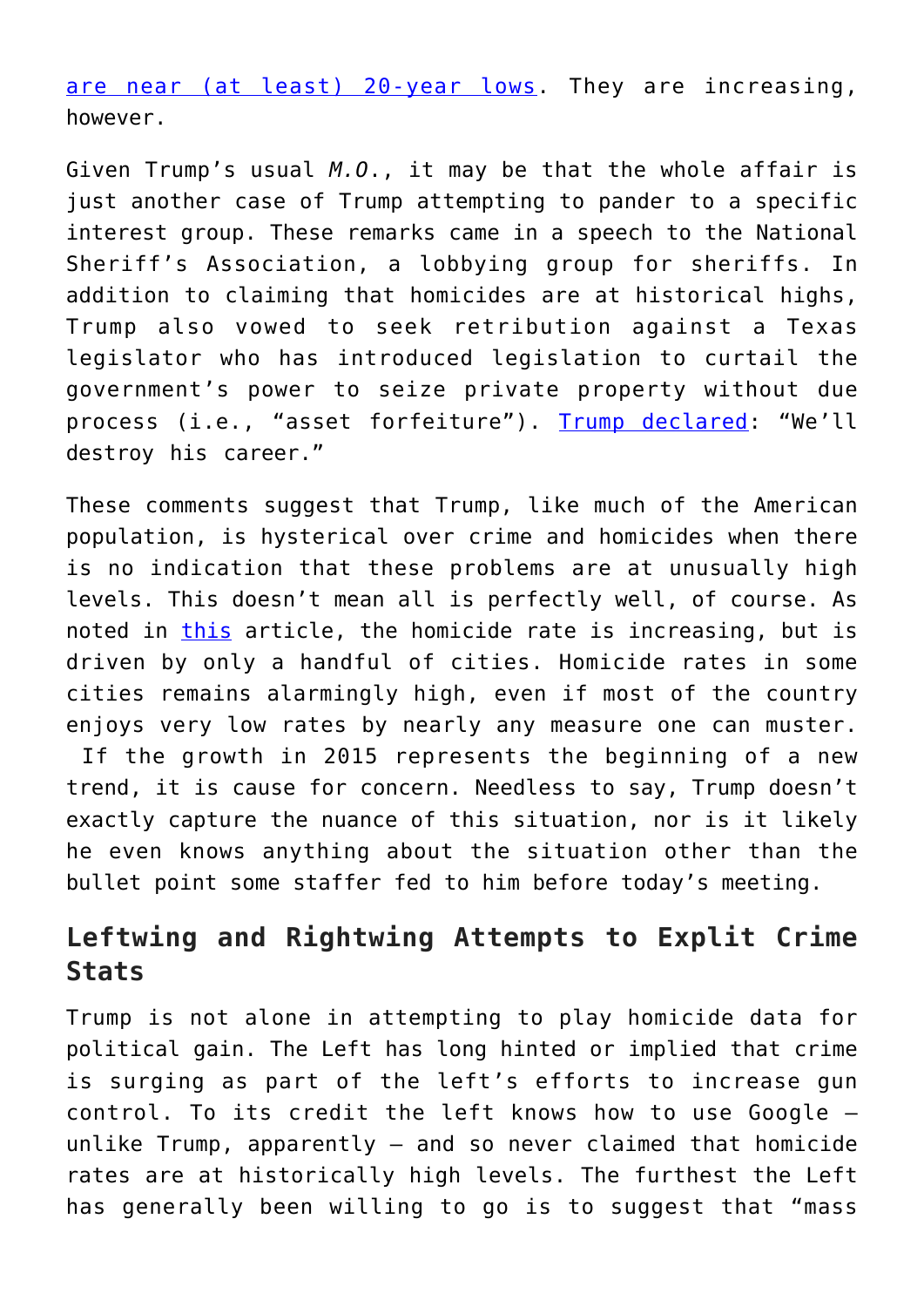shootings" are increasing the homicide rate and that homicide rates are higher in the US than in the rest of the so-called "developed" world.

Both of these claims are themselves extremely sketchy and rely on twisting the data or conveniently ignoring data that contradicts their position. In this US, a nation of 320 million people, the odds of being a homicide victim in a mass shooting are so vanishingly small as to be essentially zero.

Whereas the left exploits homicides to increase federal gun control powers, it seems Donald Trump seeks to exploit homicides to increase federal powers to engage in [asset](https://mises.org/blog/asset-forfeiture-and-income-tax) [forfeiture](https://mises.org/blog/asset-forfeiture-and-income-tax) and to increase federal anti-immigrant legislation.

Whatever the politician's agenda, the fact remains that homicide rates are low by historical standards, and this is in spite of [rapid increases in gun ownership over the past twenty](https://mises.org/blog/pew-homicide-rates-cut-half-over-past-20-years-while-new-gun-ownership-soared)